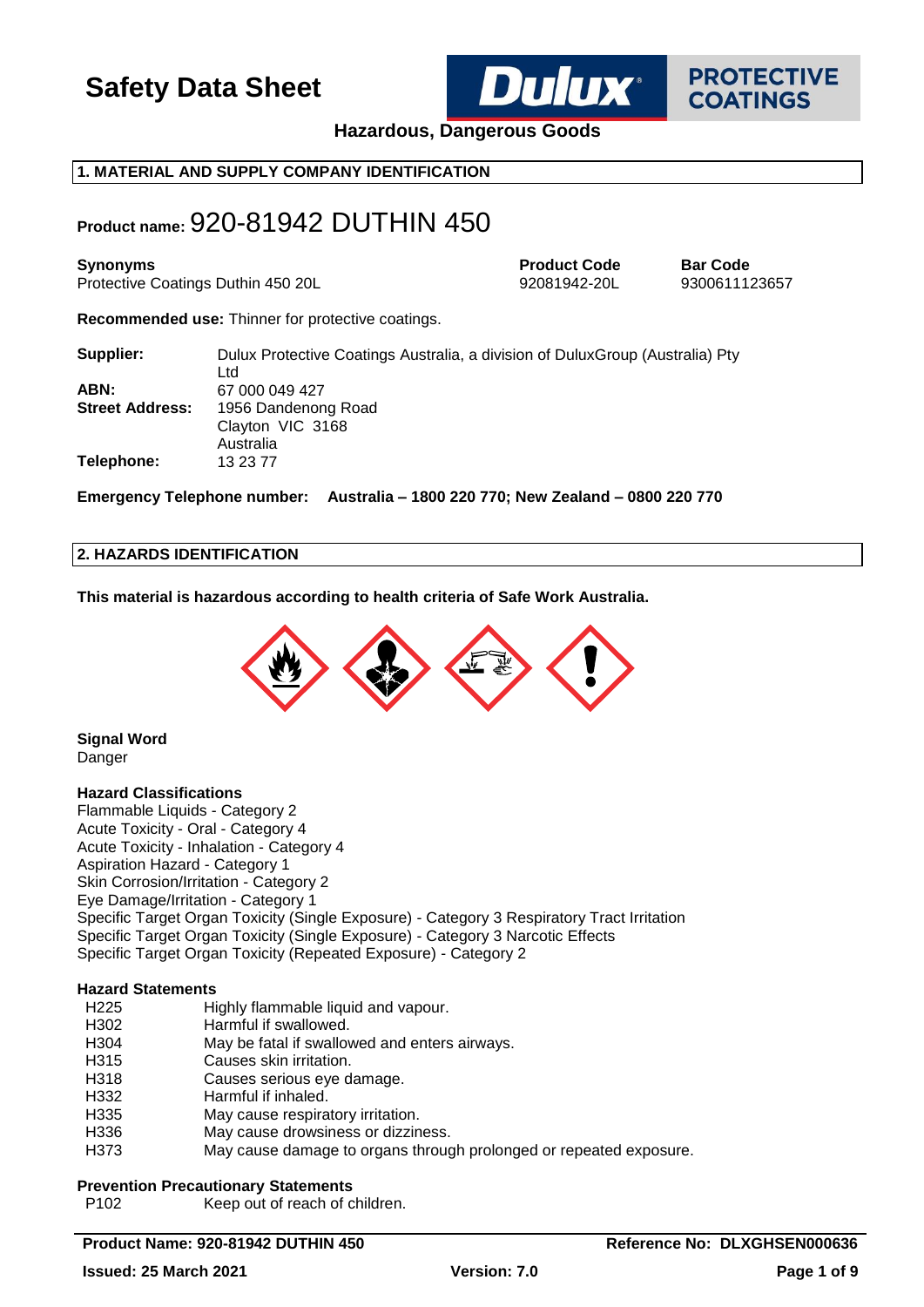



- P103 Read carefully and follow all instructions.
- P210 Keep away from heat/sparks/open flames/hot surfaces. No smoking.
- P233 Keep container tightly closed.
- P240 Ground and bond container and receiving equipment.
- P241 Use explosion-proof electrical, ventilating, lighting and all other equipment.
- P242 Use non-sparking tools.
- P243 Take action to prevent static discharges.
- P260 Do not breathe dust, fume, gas, mist, vapours or spray.
- P264 Wash hands, face and all exposed skin thoroughly after handling.
- P270 Do not eat, drink or smoke when using this product.
- P271 Use only outdoors or in a well-ventilated area.
- P280 Wear protective gloves/protective clothing including eye/face protection and suitable respirator.

### **Response Precautionary Statements**

| If medical advice is needed, have product container or label at hand.                                       |
|-------------------------------------------------------------------------------------------------------------|
| IF SWALLOWED: Immediately call a POISON CENTER/doctor.                                                      |
| IF SWALLOWED: Call a POISON CENTER/doctor if you feel unwell.                                               |
| IF ON SKIN (or hair): Take off immediately all contaminated clothing. Rinse skin with<br>water [or shower]. |
| IF INHALED: Remove person to fresh air and keep comfortable for breathing.                                  |
| IF IN EYES: Rinse cautiously with water for several minutes. Remove contact                                 |
| lenses, if present and easy to do. Continue rinsing.                                                        |
| Immediately call a POISON CENTER/doctor/insert appropriate source of emergency                              |
| medical advice.                                                                                             |
| Rinse mouth.                                                                                                |
| Do NOT induce vomiting.                                                                                     |
| If skin irritation occurs: Get medical advice/attention.                                                    |
| Take off contaminated clothing and wash it before reuse                                                     |
|                                                                                                             |

## **Storage Precautionary Statements**

| P403+P233 | Store in a well-ventilated place. Keep container tightly closed. |
|-----------|------------------------------------------------------------------|
| P403+P235 | Store in a well-ventilated place. Keep cool.                     |
| P405      | Store locked up.                                                 |

### **Disposal Precautionary Statement**

P501 Dispose of contents/container in accordance with local, regional, national and international regulations.

## **Poison Schedule:** Not Applicable

## **DANGEROUS GOOD CLASSIFICATION**

Classified as Dangerous Goods by the criteria of the "Australian Code for the Transport of Dangerous Goods by Road & Rail" and the "New Zealand NZS5433: Transport of Dangerous Goods on Land".

**Dangerous Goods Class:** 3

| 3. COMPOSITION INFORMATION                                           |           |                    |
|----------------------------------------------------------------------|-----------|--------------------|
| <b>CHEMICAL ENTITY</b>                                               | CAS NO    | <b>PROPORTION</b>  |
| 1-Butanol                                                            | 71-36-3   | $30 - 60 \%$ (w/w) |
| Xylene                                                               | 1330-20-7 | $30 - 60 \%$ (w/w) |
| 2-Pentanone, 4-methyl-                                               | 108-10-1  | 10 - 30 $%$ (w/w)  |
| Ingredients determined to be non-hazardous or below reporting limits |           | Balance            |
|                                                                      |           |                    |

100%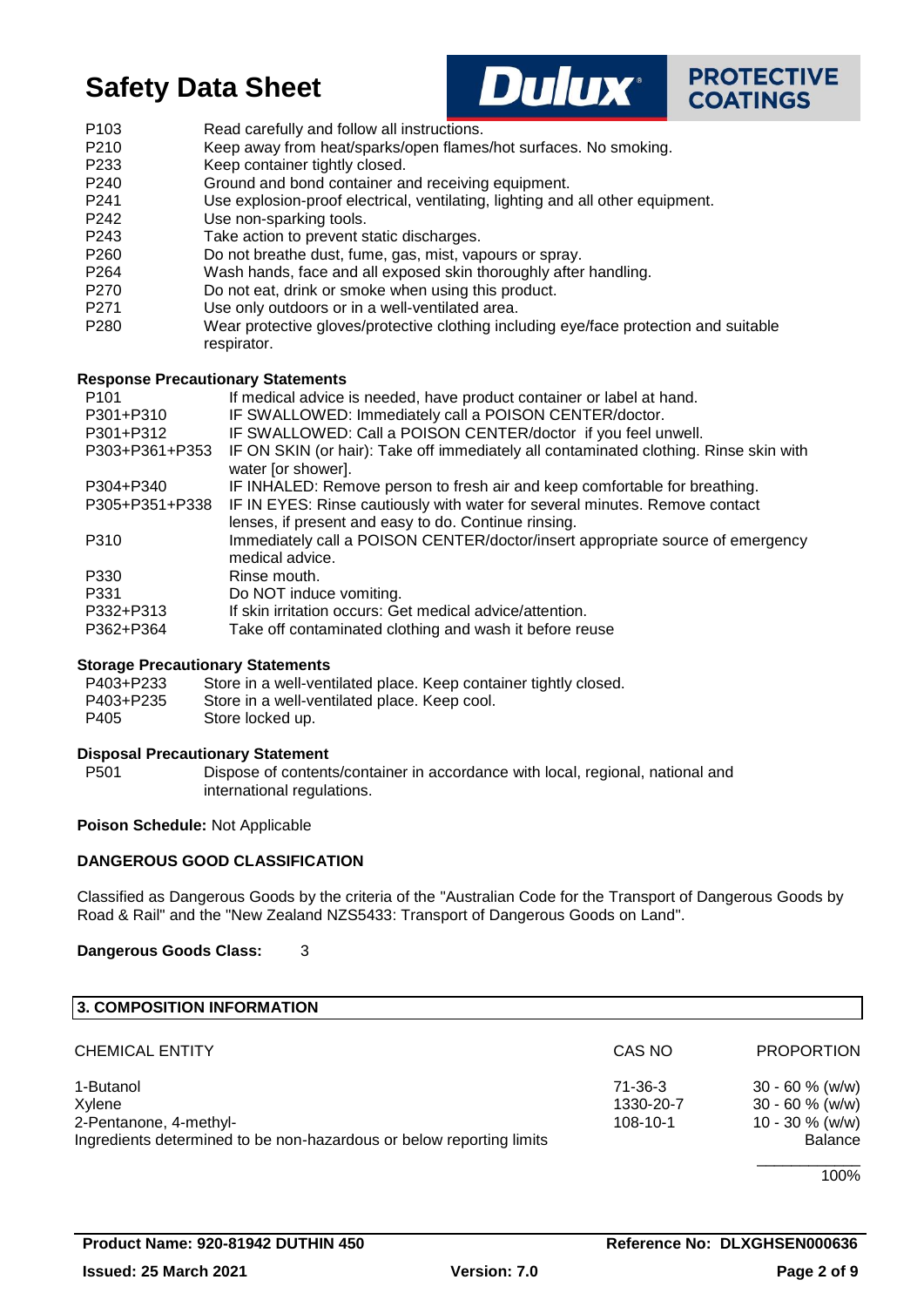## **4. FIRST AID MEASURES**

If poisoning occurs, contact a doctor or Poisons Information Centre (Phone Australia 131 126, New Zealand 0800 764 766).

**Dulux**\*

**Inhalation:** Remove victim from exposure - avoid becoming a casualty. Remove contaminated clothing and loosen remaining clothing. Allow patient to assume most comfortable position and keep warm. Keep at rest until fully recovered. If breathing laboured and patient cyanotic (blue), ensure airways are clear and have a qualified person give oxygen through a facemask. If breathing has stopped apply artificial respiration at once. In the event of cardiac arrest, apply external cardiac massage. Seek immediate medical advice.

**Skin Contact:** If skin or hair contact occurs, immediately remove contaminated clothing and flush skin and hair with running water. Continue flushing with water until advised to stop by the Poisons Information Centre or a Doctor; or for 15 minutes and transport to Doctor or Hospital. For gross contamination, immediately drench with water and remove clothing. Continue to flush skin and hair with plenty of water (and soap if material is insoluble). For skin burns, cover with a clean, dry dressing until medical help is available. If blistering occurs, do NOT break blisters. If swelling, redness, blistering, or irritation occurs seek medical assistance.

**Eye contact:** Immediately irrigate with copious quantities of water for 15 minutes. Eyelids to be held open. Remove clothing if contaminated and wash skin. Urgently seek medical assistance. Transport to hospital or medical centre.

**Ingestion:** Immediately rinse mouth with water. If swallowed, do NOT induce vomiting. Give a glass of water to drink. Never give anything by the mouth to an unconscious patient. If vomiting occurs give further water. Immediately call Poisons Centre or Doctor.

**PPE for First Aiders:** Wear safety shoes, overalls, gloves, chemical goggles, respirator. Use with adequate ventilation. If inhalation risk exists wear organic vapour/particulate respirator meeting the requirements of AS/NZS 1715 and AS/NZS 1716. Available information suggests that gloves made from nitrile rubber should be suitable for intermittent contact. However, due to variations in glove construction and local conditions, the user should make a final assessment. Always wash hands before smoking, eating, drinking or using the toilet. Wash contaminated clothing and other protective equipment before storing or re-using.

**Notes to physician:** Treat symptomatically. Can cause corneal burns.

## **5. FIRE FIGHTING MEASURES**

### **Hazchem Code:** •3YE

**Suitable extinguishing media:** If material is involved in a fire use alcohol resistant foam or dry agent (carbon dioxide, dry chemical powder).

**Specific hazards:** Highly flammable liquid and vapour. May form flammable vapour mixtures with air. Flameproof equipment necessary in area where this chemical is being used. Nearby equipment must be earthed. Electrical requirements for work area should be assessed according to AS3000. Vapour may travel a considerable distance to source of ignition and flash back. Avoid all ignition sources. All potential sources of ignition (open flames, pilot lights, furnaces, spark producing switches and electrical equipment etc) must be eliminated both in and near the work area. Do NOT smoke.

**Fire fighting further advice:** Heating can cause expansion or decomposition leading to violent rupture of containers. If safe to do so, remove containers from path of fire. Keep containers cool with water spray. On burning or decomposing may emit toxic fumes. Fire fighters to wear self-contained breathing apparatus and suitable protective clothing if risk of exposure to vapour or products of combustion or decomposition.

### **6. ACCIDENTAL RELEASE MEASURES**

### **SMALL SPILLS**

Wear protective equipment to prevent skin and eye contamination. Avoid inhalation of vapours or dust. Wipe up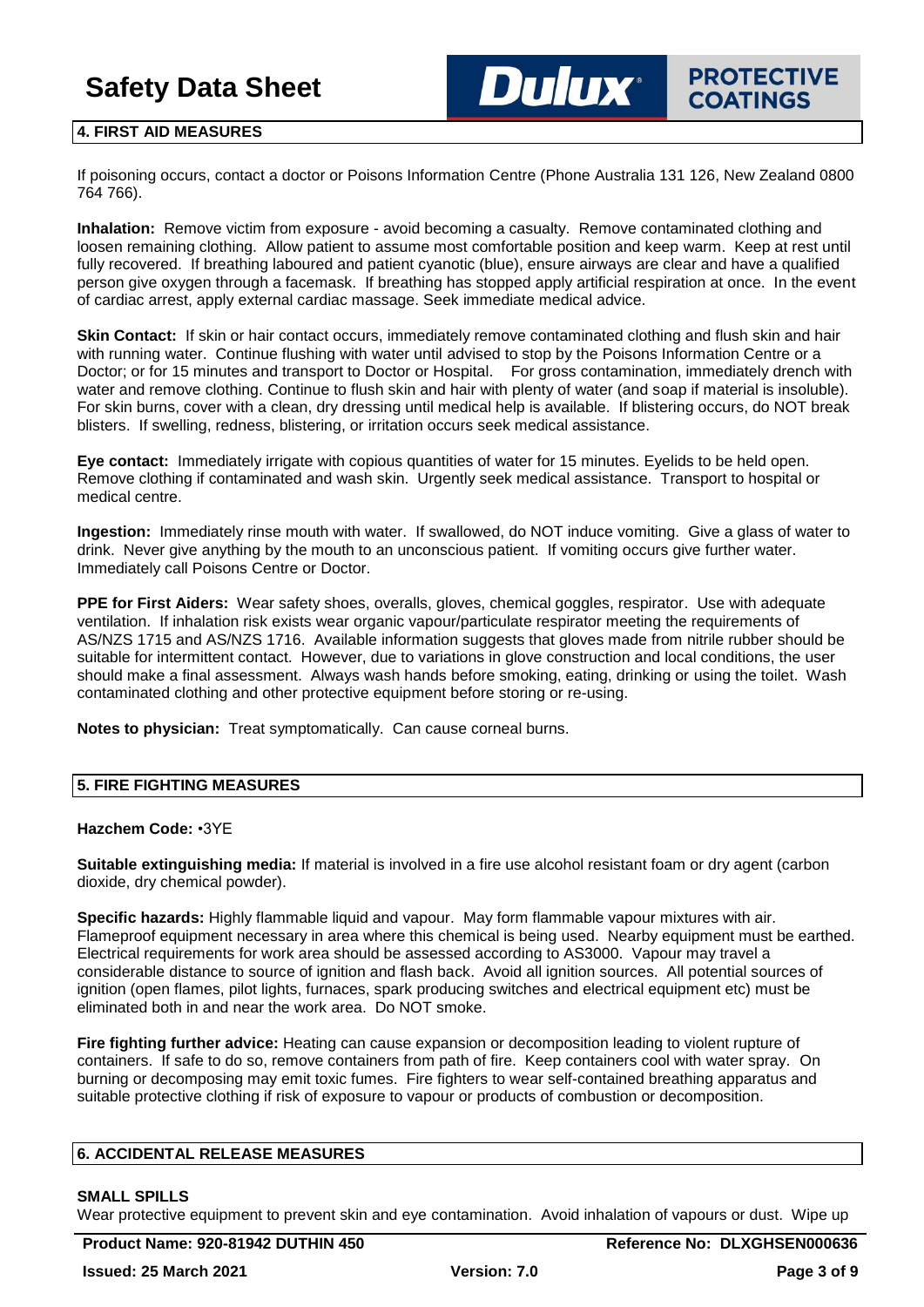

**PROTECTIVE COATINGS** 

with absorbent (clean rag or paper towels). Collect and seal in properly labelled containers or drums for disposal.

## **LARGE SPILLS**

If safe to do so, shut off all possible sources of ignition. Clear area of all unprotected personnel. Slippery when spilt. Avoid accidents, clean up immediately. Wear protective equipment to prevent skin and eye contamination and the inhalation of vapours. Work up wind or increase ventilation. Contain - prevent run off into drains and waterways. Use absorbent (soil, sand or other inert material). Use a spark-free shovel. Collect and seal in properly labelled containers or drums for disposal. If contamination of crops, sewers or waterways has occurred advise local emergency services.

### **Dangerous Goods - Initial Emergency Response Guide No:** 14

### **7. HANDLING AND STORAGE**

**Handling:** Avoid eye contact and skin contact. Avoid inhalation of vapour, mist or aerosols.

**Storage:** Store in a cool, dry, well-ventilated place and out of direct sunlight. Store away from foodstuffs. Store away from incompatible materials described in Section 10. Store away from sources of heat and/or ignition. Store locked up. Keep container standing upright. Keep containers closed when not in use - check regularly for leaks.

This material is classified as a Class 3 Flammable Liquid as per the criteria of the "Australian Code for the Transport of Dangerous Goods by Road & Rail" and/or the "New Zealand NZS5433: Transport of Dangerous Goods on Land" and must be stored in accordance with the relevant regulations.

## **8. EXPOSURE CONTROLS / PERSONAL PROTECTION**

### **National occupational exposure limits:**

|                        |            | TWA        |     | <b>STEL</b> |    |
|------------------------|------------|------------|-----|-------------|----|
|                        | ppm        | mg/m3      | ppm | mg/m3       |    |
| Methyl isobutyl ketone | 50         | 205        | 75  | 307         |    |
| n-Butyl alcohol        | 50 Peak    | 152        | ۰   | ۰           | Sk |
|                        | limitation | Peak       |     |             |    |
|                        |            | limitation |     |             |    |
| Xylene                 | 80         | 350        | 150 | 655         |    |

As published by Safe Work Australia.

TWA - The time-weighted average airborne concentration over an eight-hour working day, for a five-day working week over an entire working life.

STEL (Short Term Exposure Limit) - the average airborne concentration over a 15 minute period which should not be exceeded at any time during a normal eight-hour workday.

'Sk' Notice - absorption through the skin may be a significant source of exposure. The exposure standard is invalidated if such contact should occur.

These Exposure Standards are guides to be used in the control of occupational health hazards. All atmospheric contamination should be kept to as low a level as is workable. These exposure standards should not be used as fine dividing lines between safe and dangerous concentrations of chemicals. They are not a measure of relative toxicity.

If the directions for use on the product label are followed, exposure of individuals using the product should not exceed the above standard. The standard was created for workers who are routinely, potentially exposed during product manufacture.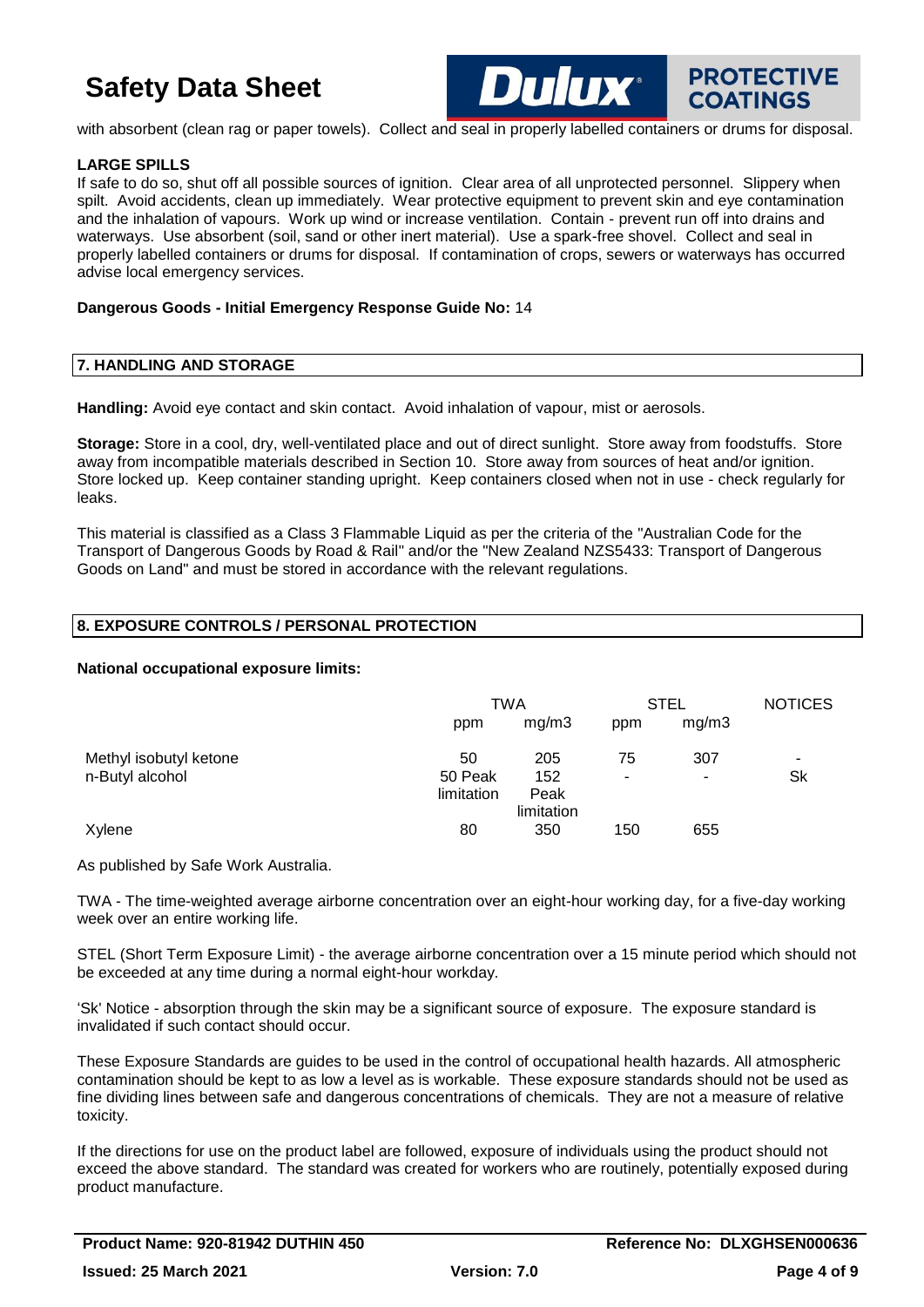Опінх

**PROTECTIVE** 

**COATINGS** 

**Biological Limit Values:** As per the "National Model Regulations for the Control of Workplace Hazardous Substances (Safe Work Australia)" the ingredients in this material do not have a Biological Limit Allocated.

**Engineering Measures:** Ensure ventilation is adequate to maintain air concentrations below Exposure Standards. Use only in well ventilated areas. Use with local exhaust ventilation or while wearing appropriate respirator. Vapour heavier than air - prevent concentration in hollows or sumps. Do NOT enter confined spaces where vapour may have collected.

**Personal Protection Equipment:** SAFETY SHOES, OVERALLS, GLOVES, CHEMICAL GOGGLES, RESPIRATOR.

Wear safety shoes, overalls, gloves, chemical goggles, respirator. Use with adequate ventilation. If inhalation risk exists wear organic vapour/particulate respirator meeting the requirements of AS/NZS 1715 and AS/NZS 1716. Available information suggests that gloves made from nitrile rubber should be suitable for intermittent contact. However, due to variations in glove construction and local conditions, the user should make a final assessment. Always wash hands before smoking, eating, drinking or using the toilet. Wash contaminated clothing and other protective equipment before storing or re-using.

**Hygiene measures:** Keep away from food, drink and animal feeding stuffs. When using do not eat, drink or smoke. Wash hands prior to eating, drinking or smoking. Avoid contact with clothing. Avoid eye contact and skin contact. Avoid inhalation of vapour, mist or aerosols. Ensure that eyewash stations and safety showers are close to the workstation location.

### **9. PHYSICAL AND CHEMICAL PROPERTIES**

| Form:<br>Colour:                                                                                                                                                                                                                                                                                                       | Liquid<br>Colourless, clear |                                                                                                                                                                                           |
|------------------------------------------------------------------------------------------------------------------------------------------------------------------------------------------------------------------------------------------------------------------------------------------------------------------------|-----------------------------|-------------------------------------------------------------------------------------------------------------------------------------------------------------------------------------------|
| Odour:                                                                                                                                                                                                                                                                                                                 | Solvent                     |                                                                                                                                                                                           |
| Solubility:<br><b>Specific Gravity:</b><br><b>Relative Vapour Density (air=1):</b><br>Vapour Pressure (20 °C):<br>Flash Point (°C):<br>Flammability Limits (%):<br><b>Autoignition Temperature (°C):</b><br>Melting Point/Range (°C):<br>Boiling Point/Range (°C):<br>pH:<br><b>Viscosity:</b><br>Total VOC (g/Litre): |                             | Insoluble in water. Soluble in organic solvents.<br>0.829<br>>1<br>N Av<br>15 (Methyl isobutyl ketone)<br>N Av<br>N Av<br>N Av<br>N Av<br>N App<br><21 mm <sup>2</sup> /s @ 40 °C<br>N Av |

(Typical values only - consult specification sheet)  $\overrightarrow{N}$  Av = Not available, N App = Not applicable

## **10. STABILITY AND REACTIVITY**

**Chemical stability:** This material is thermally stable when stored and used as directed.

**Conditions to avoid:** Elevated temperatures and sources of ignition.

**Incompatible materials:** Oxidising agents.

**Hazardous decomposition products:** Oxides of carbon and nitrogen, smoke and other toxic fumes.

**Hazardous reactions:** No known hazardous reactions.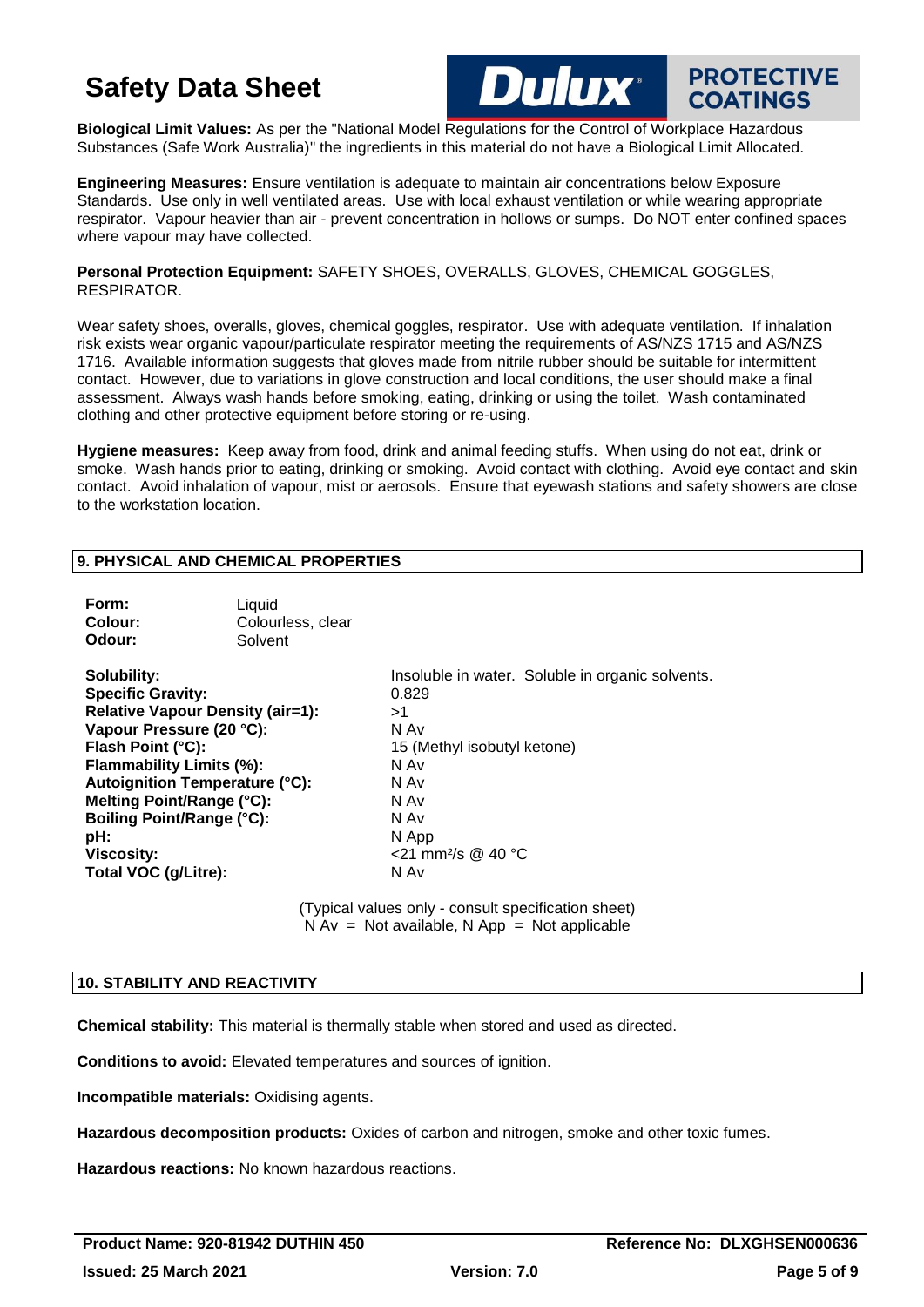**PROTECTIVE COATINGS** 

## **11. TOXICOLOGICAL INFORMATION**

No adverse health effects expected if the product is handled in accordance with this Safety Data Sheet and the product label. Symptoms or effects that may arise if the product is mishandled and overexposure occurs are:

**Dulux**\*

### **Acute Effects**

**Inhalation:** Harmful if inhaled. Material is an irritant to mucous membranes and respiratory tract. Inhalation of vapour can result in headaches, dizziness and possible nausea. Inhalation of high concentrations can produce central nervous system depression, which can lead to loss of co-ordination, impaired judgement and if exposure is prolonged, unconsciousness.

**Skin contact:** Contact with skin will result in irritation.

**Ingestion:** Harmful if swallowed. Swallowing can result in nausea, vomiting and irritation of the gastrointestinal tract. May cause lung damage if swallowed. Small amounts of liquid aspirated into the respiratory system during ingestion or vomiting may cause bronchopneumonia or pulmonary oedema.

**Eye contact:** A severe eye irritant. Corrosive to eyes: contact can cause corneal burns. Contamination of eyes can result in permanent injury.

### **Acute toxicity**

**Inhalation:** This material has been classified as a Category 4 Hazard. Acute toxicity estimate (based on ingredients): 10.0 < LC50 ≤ 20.0 mg/L for vapours or 1.0 < LC50 ≤ 5.0 mg/L for dust and mist

**Skin contact:** This material has been classified as non-hazardous. Acute toxicity estimate (based on ingredients): >2,000 mg/Kg bw

**Ingestion:** This material has been classified as a Category 4 Hazard. Acute toxicity estimate (based on ingredients): 300 - 2,000 mg/Kg bw

**Corrosion/Irritancy:** Eye: this material has been classified as not corrosive or irritating to eyes. Skin: this material has been classified as a Category 2 Hazard (reversible effects to skin).

**Sensitisation:** Inhalation: this material has been classified as not a respiratory sensitiser. Skin: this material has been classified as not a skin sensitiser.

**Aspiration hazard:** This material has been classified as Aspiration Hazard - Category 1

**Specific target organ toxicity (single exposure):** This material has been classified as a Category 3 Hazard. Exposure via inhalation may result in respiratory irritation. This material has been classified as a Category 3 Hazard. Exposure via inhalation may result in depression of the central nervous system.

### **Chronic Toxicity**

**Mutagenicity:** This material has been classified as non-hazardous.

**Carcinogenicity:** This material has been classified as non-hazardous.

**Reproductive toxicity (including via lactation):** This material has been classified as non-hazardous.

**Specific target organ toxicity (repeat exposure):** This material has been classified as a Category 2 Hazard.

### **12. ECOLOGICAL INFORMATION**

Avoid contaminating waterways.

**Acute aquatic hazard:** This material has been classified as a Category Acute 2 Hazard (9.1D New Zealand).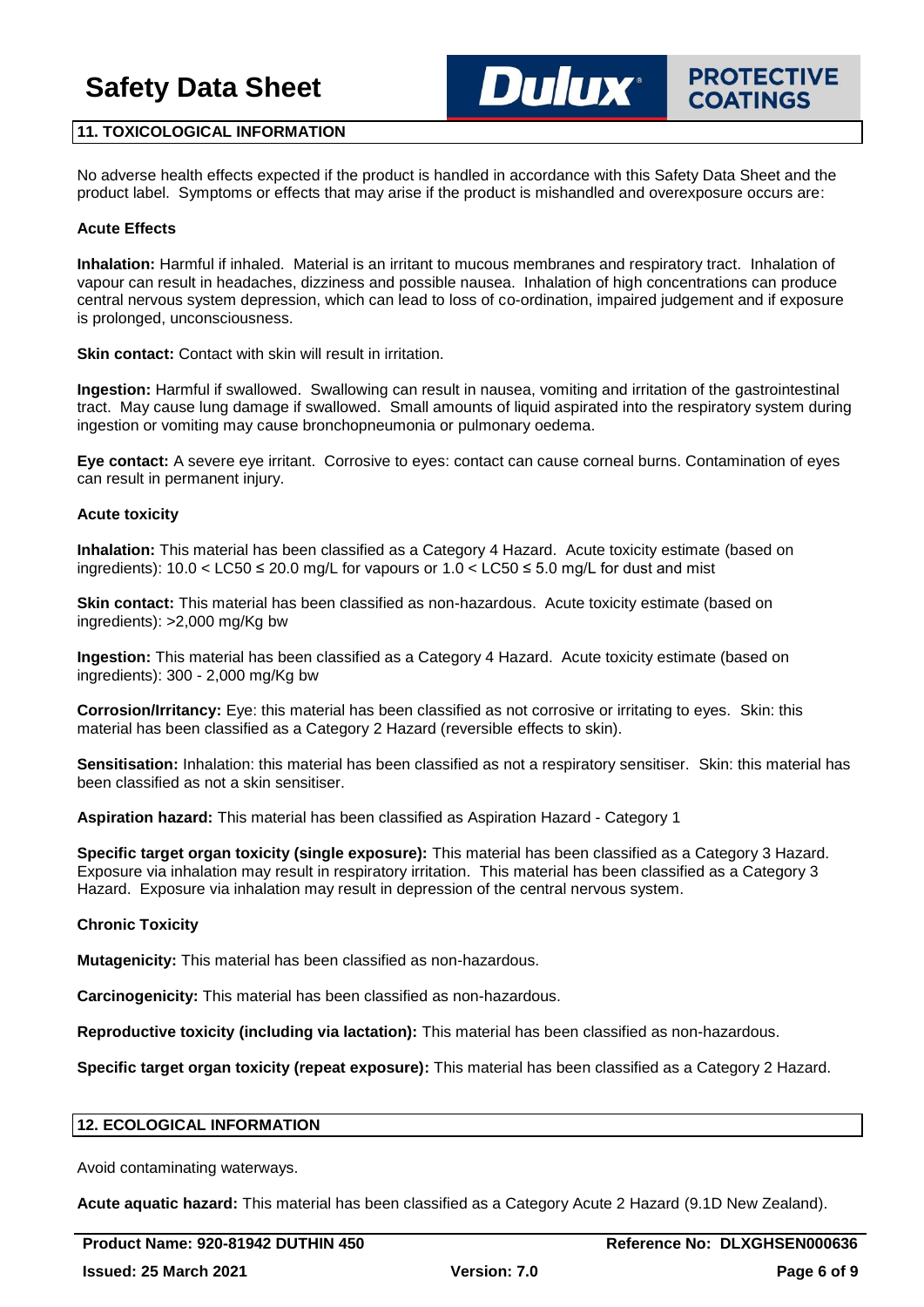

Acute toxicity estimate (based on ingredients): 1 - 10 mg/L

**Long-term aquatic hazard:** This material has been classified as non-hazardous. Non-rapidly or rapidly degradable substance for which there are adequate chronic toxicity data available OR in the absence of chronic toxicity data, Acute toxicity estimate (based on ingredients): >100 mg/L, where the substance is not rapidly degradable and/or BCF  $<$  500 and/or log  $K_{ow}$   $<$  4.

Dulux®

**Ecotoxicity:** No information available.

**Persistence and degradability:** No information available.

**Bioaccumulative potential:** No information available.

**Mobility:** No information available.

### **13. DISPOSAL CONSIDERATIONS**

Persons conducting disposal, recycling or reclamation activities should ensure that appropriate personal protection equipment is used, see "Section 8. Exposure Controls and Personal Protection" of this SDS.

If possible material and its container should be recycled. If material or container cannot be recycled, dispose in accordance with local, regional, national and international Regulations.

## **14. TRANSPORT INFORMATION**

### **ROAD AND RAIL TRANSPORT**

Classified as Dangerous Goods by the criteria of the "Australian Code for the Transport of Dangerous Goods by Road & Rail" and the "New Zealand NZS5433: Transport of Dangerous Goods on Land".



| UN No:                              | 1263        |
|-------------------------------------|-------------|
| <b>Dangerous Goods Class:</b>       | 3           |
| <b>Packing Group:</b>               | Ш           |
| <b>Hazchem Code:</b>                | $\cdot$ 3YE |
| <b>Emergency Response Guide No:</b> | 14          |

**Proper Shipping Name:** PAINT RELATED MATERIAL

**Segregation Dangerous Goods:** Not to be loaded with explosives (Class 1), flammable gases (Class 2.1), if both are in bulk, toxic gases (Class 2.3), spontaneously combustible substances (Class 4.2), oxidising agents (Class 5.1), organic peroxides (Class 5.2), toxic substances (Class 6.1), infectious substances (Class 6.2) or radioactive substances (Class 7). Exemptions may apply.

## **MARINE TRANSPORT**

Classified as Dangerous Goods by the criteria of the International Maritime Dangerous Goods Code (IMDG Code) for transport by sea.

**UN No:** 1263 **Dangerous Goods Class:** 3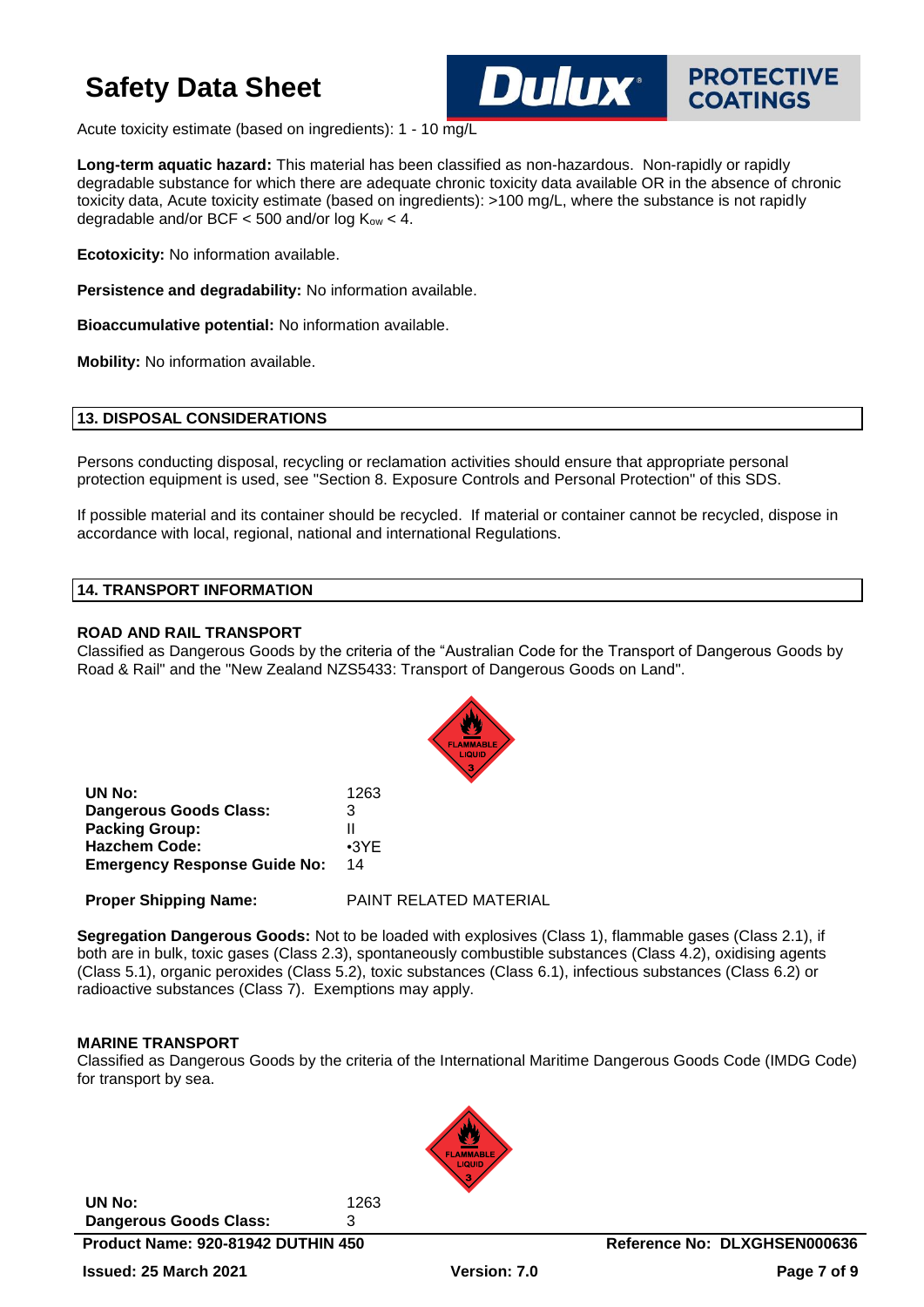

**Packing Group:** II

**Proper Shipping Name:** PAINT RELATED MATERIAL

## **AIR TRANSPORT**

Classified as Dangerous Goods by the criteria of the International Air Transport Association (IATA) Dangerous Goods Regulations for transport by air.



**UN No:** 1263 **Dangerous Goods Class:** 3 **Packing Group:** II

**Proper Shipping Name:** PAINT RELATED MATERIAL

## **15. REGULATORY INFORMATION**

## **This material is not subject to the following international agreements:**

Montreal Protocol (Ozone depleting substances) The Stockholm Convention (Persistent Organic Pollutants) The Rotterdam Convention (Prior Informed Consent) International Convention for the Prevention of Pollution from Ships (MARPOL)

## **This material is subject to the following international agreements:**

Basel Convention (Hazardous Waste)

• Wastes from production, formulation and use of inks, dyes, pigments, paints, lacquers, varnish

## **This material/constituent(s) is covered by the following requirements:**

• All components of this product are listed on or exempt from the Australian Inventory of Industrial Chemicals (AIIC).

• All components of this product are listed on or exempt from the New Zealand Inventory of Chemical (NZIoC).

**HSNO Group Standard:** HSR002662 - Surface Coatings and Colourants (Flammable) Group Standard

## **16. OTHER INFORMATION**

Reason for issue: Revised

This Safety Data Sheet has been prepared by Chemical Data Services Pty Ltd (chemdata.com.au) on behalf of its client.

Safety Data Sheets are updated frequently. Please ensure that you have a current copy.

This SDS summarises at the date of issue our best knowledge of the health and safety hazard information of the product, and in particular how to safely handle and use the product in the workplace. Since DuluxGroup (Australia) Pty Ltd and DuluxGroup (New Zealand) Pty Ltd cannot anticipate or control the conditions under which the product may be used, each user must, prior to usage, review this SDS in the context of how the user intends to handle and use the product in the workplace.

If clarification or further information is needed to ensure that an appropriate assessment can be made, the user should contact this company.